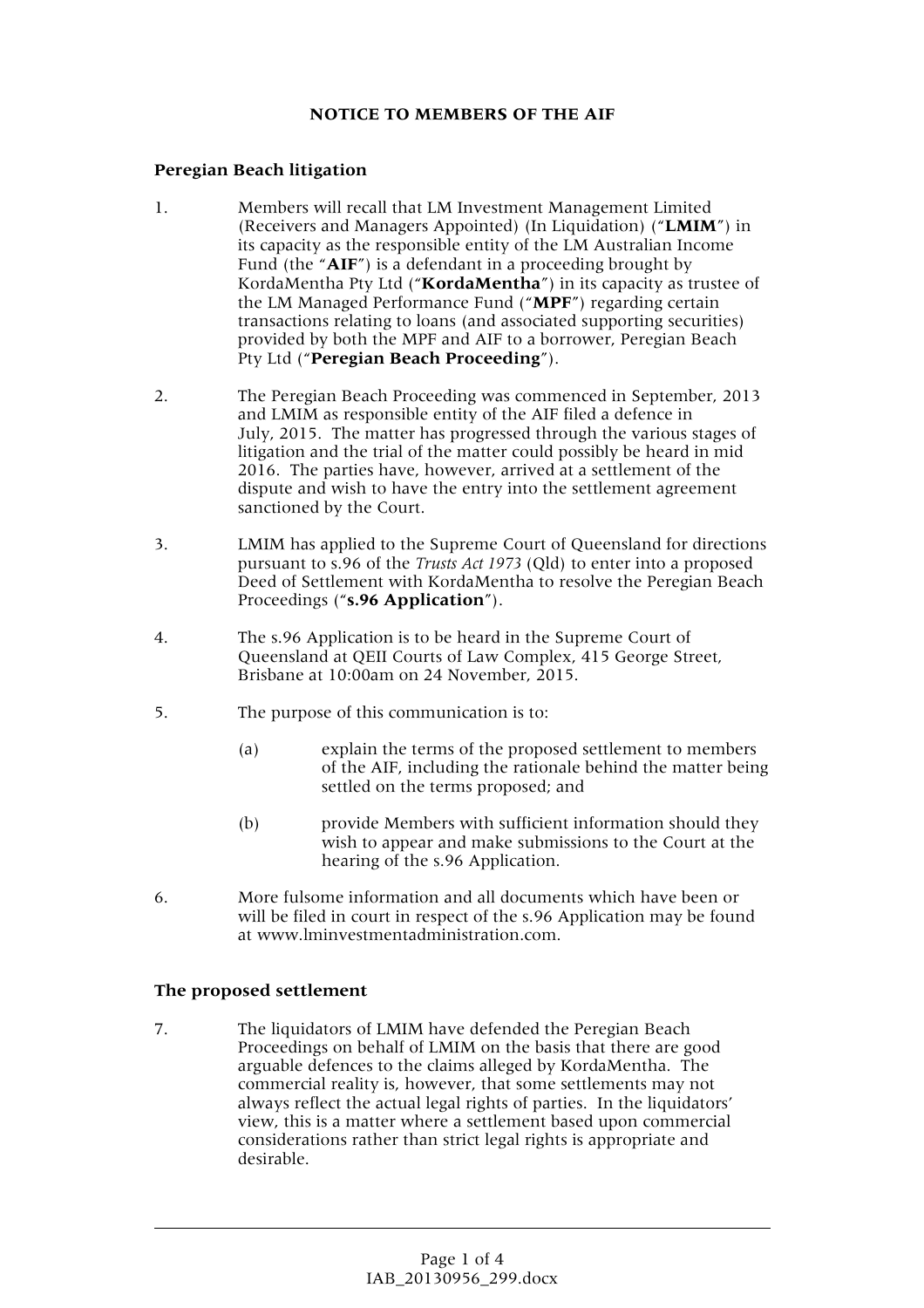- 8. LMIM and KordaMentha have reached an in-principle agreement to settle the Peregian Beach Proceedings. A proposed Deed of Settlement is being drafted between the parties but is conditional upon each of LMIM and KordaMentha receiving judicial advice to the effect that they would be justified in carrying out the settlement.
- 9. In essence, the terms of settlement operate such that the monies the subject of the Peregian Beach Proceeding, which are held on trust by The Trust Company (PTAL) Limited, the custodian of the assets of the AIF, being the amount of approximately \$1.95 million, is to be split between the MPF (receiving \$675,000.00) and the AIF (receiving the balance together with all accretions, being an amount of approximately \$1.275 million).
- 10. If the parties agree on the terms of a Deed of Settlement before the substantive hearing of the s.96 Application, LMIM will enter into the deed and a copy of the executed deed will be exhibited to an affidavit to be sworn and filed at the hearing of the s.96 Application.
- 11. If the parties do not agree on the terms of the Deed of Settlement before the substantive hearing of the s.96 Application, LMIM will nevertheless proceed to seek judicial advice as to the merits of the in-principle agreement along the broad commercial terms of the most current draft deed of settlement between the parties, a copy of which will be exhibited to an affidavit to be sworn and filed at the hearing of the s.96 Application.
- 12. So far as is possible, LMIM wishes to maintain the confidentiality of any such deed of settlement put before the Court and will seek orders as regarding its confidentiality at the hearing of the s.96 Application.
- 13. The liquidators of LMIM have formed the view that it is in the best interests of members of the AIF to settle the Peregian Beach Proceeding on the proposed settlement terms by weighing up the following factors:
	- (a) the confidential legal advice they have received from Queens Counsel and Junior Counsel on prospects and the win/lose analysis in respect of the Peregian Beach Proceeding (in respect of which legal professional privilege is not waived and these advices are to remain confidential);
	- (b) the liquidators of LMIM's professional fees and costs to date in dealing with the Peregian Beach Proceeding are \$22,109.50;
	- (c) LMIM's legal costs and expenses incurred to date in defending the Peregian Beach Proceeding are approximately \$356,000.00;
	- (d) the liquidators of LMIM's future professional fees and costs in dealing with the Peregian Beach Proceeding up to the conclusion of a trial are estimated to be approximately \$44,000.00;
	- (e) LMIM's future estimated legal fees and expenses in defending the Peregian Beach Proceeding up to the conclusion of a trial are expected to be approximately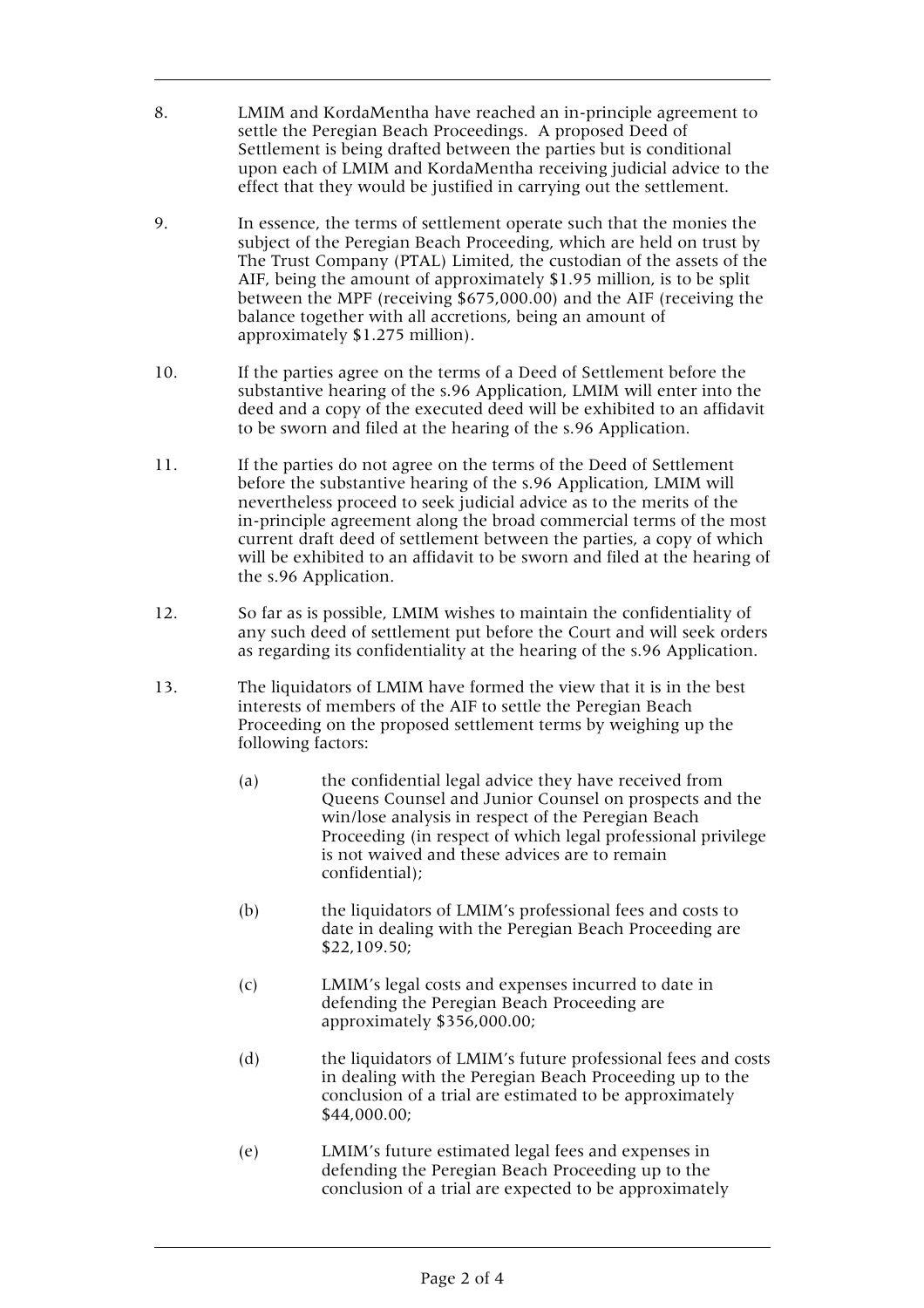\$485,000.00 (as estimated to the liquidators of LMIM by LMIM's solicitors);

- (f) the quantum of the proposed settlement is within the range of the possible best to worst case outcomes of the Peregian Beach Proceeding should the matter proceed for determination at a trial;
- (g) the liquidators of LMIM are cognisant of the comments made by a number of judges regarding members' funds being spent on litigation rather then there being a timely return of funds to members;
- (h) the uncertainty which exists whether any policy or policies of insurance potentially held by LMIM will respond to any claim made by LMIM regarding the Peregian Beach Proceeding, any loss to the AIF, including as a result of the proposed settlement, and the impact of the proposed settlement upon any such claim for indemnity; and
- (i) the commerciality of the proposed settlement of the Peregian Beach Proceeding from the point of view of the AIF members, including:
	- (i) that the settlement will bring certainty to the members of the AIF;
	- (ii) the settlement will ensure that there will be a return to members of the AIF;
	- (iii) the settlement will enable the liquidators of LMIM to bring about the timely and efficient winding up of the AIF, including effecting a distribution to members (hopefully) prior to the end of the financial year;
	- (iv) the settlement removes the risks associated with litigation, including the risk of an adverse costs order against the AIF;
	- (v) the settlement obviates the ongoing costs associated with the litigation, including the costs of:
		- A. undertaking disclosure of potentially thousands of pages of documents, (both electronic and hard copy);
		- B. the costs of engaging experts;
		- C. the costs of obtaining witness statements;
		- D. the costs of subpoenas; and
		- E. the costs of a trial which would likely involve both senior and junior counsel;